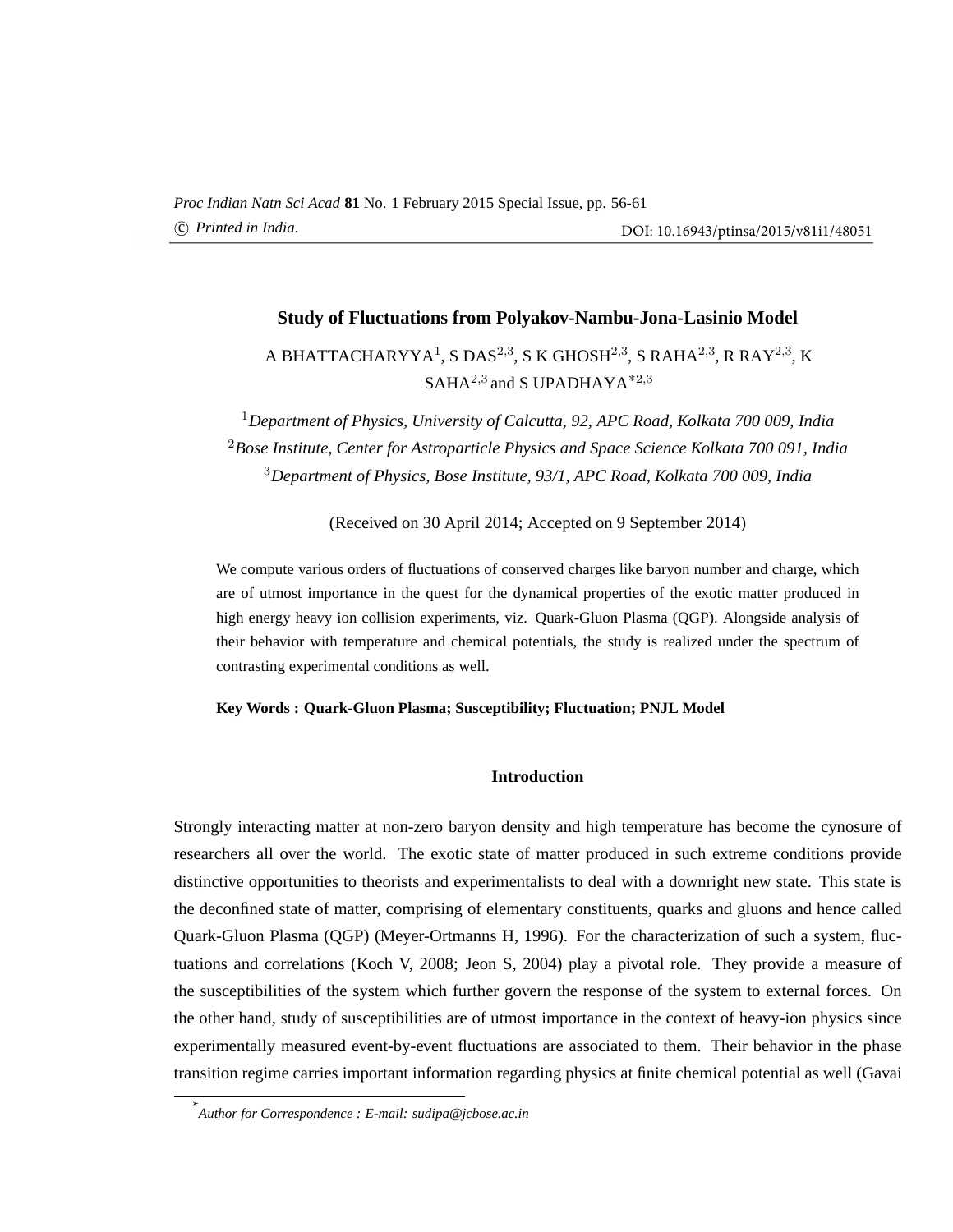*et al*., 2001). Most importantly, susceptibilities of a system are related to the moments of conserved quantities which serve as viable signals in the search for transition properties in strongly interacting systems. As for example, net charge fluctuations studied in terms of net charge susceptibilities, quantified by the D − measure (Bhattacharyya *et al*., 2012) provide useful information regarding production of QGP.

Our present work delves in the study of quark number susceptibilities for both zero and non-zero quark chemical potential,  $\mu_q$ . We are also on the lookout for an insight into the behavioral nature of various orders of baryon number and charge susceptibilities under different experimental conditions. The whole work has been done under the framework of Polyakov Nambu-Jona-Lasinio model with 2-flavor consideration.

# **PNJL Model**

Generally the QCD inspired phenomenological models are easier to handle compared to Lattice. But in all these models despite simplicity, the absence of proper order parameter for deconfinement transition gives rise to various uncertainties in their study, thereby reducing their predictive power. The thermal average of the Polyakov Loop can be considered to be the order parameter for deconfinement transition. Thus judiciously using Polyakov Loop in effective models is advantageous. The motivation behind the PNJL model is that here the chiral and deconfinement order parameters are entwined into a single framework. The details of the model used for 2 and 2+1 flavor systems may be found in (Ratti *et al*., 2006; Ghosh *et al*., 2008; Bhattacharyya *et al*., 2010a, Bhattacharyya *et al*., b, Bhattacharyya *et al*., 2011, Bhattacharyya *et al*., 2012a).

## **Formalism**

Given the thermodynamic potential  $\Omega$  in the PNJL model, we first solve numerically for the fields  $\sigma$ ,  $\phi$  and  $\phi$  by proper minimization of the former. Field values thus obtained are then put back into  $\Omega$  to obtain corresponding pressure, which can then be expanded in taylor series with the coefficients as susceptibilities. We find an effective measure for the fluctuations inherent in our model by suitably characterizing the system's susceptibilities defined as :

$$
\chi_B^{(n)}\left(\frac{T}{T_c}, \frac{\mu_B}{T}\right) = \frac{\partial^n}{\partial(\frac{\mu_B}{T})^n} \left(\frac{P(\frac{T}{T_c}, \frac{\mu_B}{T})}{T^4}\right) \tag{1}
$$

Similarly, we can define  $\chi_{\mathcal{O}}^{(n)}$  $Q^{(n)}$ . Now these diagonal susceptibilities lead to fluctuations for grandcanonical ensemble in thermodynamic equilibrium. The n-th cumulant of baryon number fluctuation  $[B<sup>n</sup>]$ is defined as  $\overline{a}$  $\mathbf{r}$ 

$$
[Bn] = VT3 \chi_B^{(n)} \left( \frac{T}{T_c}, \frac{\mu_B}{T} \right)
$$
 (2)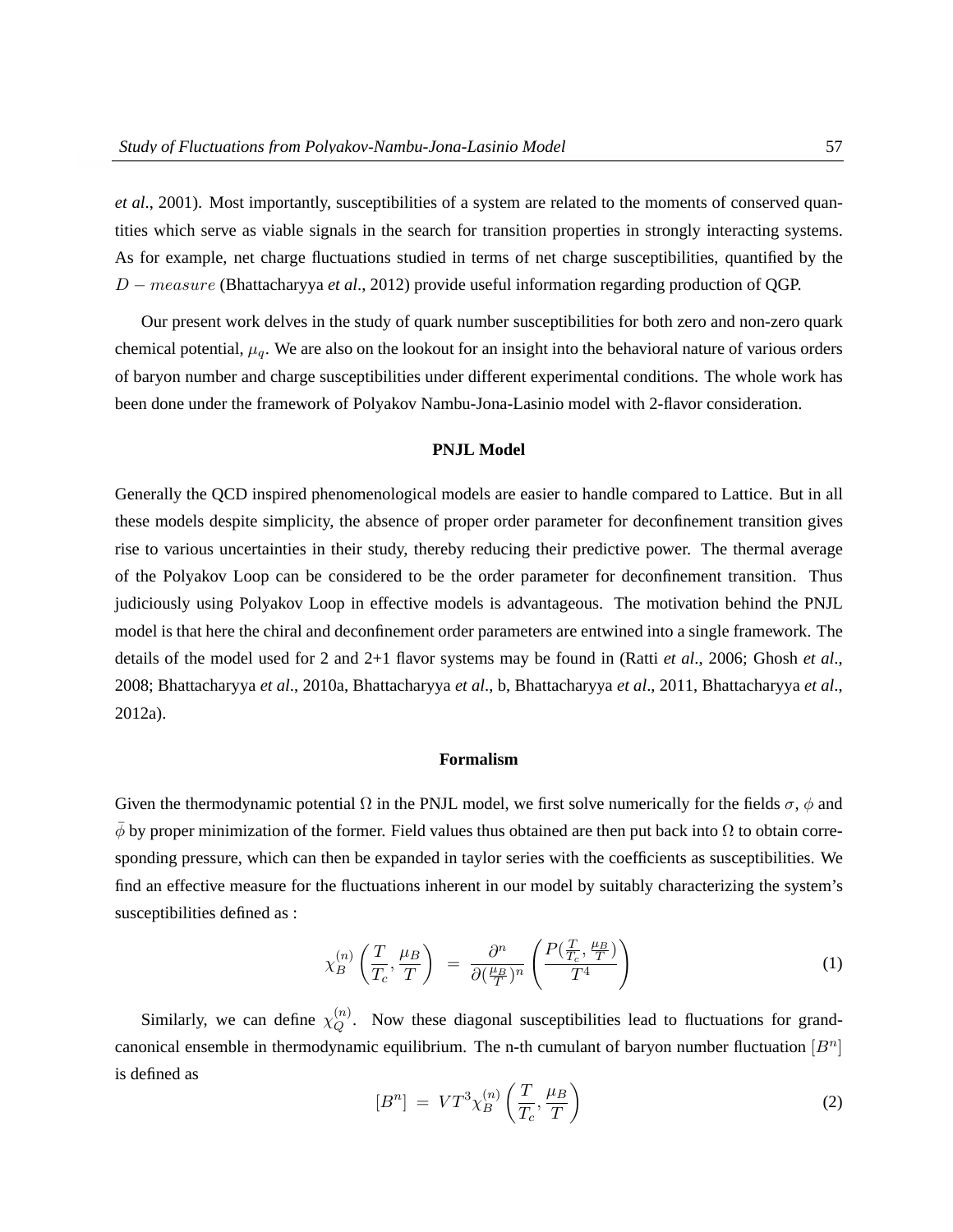The cumulants were reported as the variance  $\sigma^2 = [B^2]$ , skewness  $S = \frac{[B^3]}{[D^2]3}$  $\frac{[B^{\circ}]}{[B^2]^{3/2}}$  and the kurtosis  $\kappa = \frac{[B^4]}{[B^2]^2}$  $\frac{|B^2|}{|B^2|^2}$ . The presence of volume V in eqn. (2), makes it paralyzed for direct use in the context of heavy ion experiments. So we rather opt for suitable ratios of them (Gupta *et al*., 2011):

$$
m_1 = S\sigma = \frac{[B^3]}{[B^2]} = \frac{\chi_B^{(3)}}{\chi_B^{(2)}},
$$
  
\n
$$
m_2 = \kappa \sigma^2 = \frac{[B^4]}{[B^2]} = \frac{\chi_B^{(4)}}{\chi_B^{(2)}},
$$
  
\n
$$
m_3 = \frac{\kappa \sigma}{S} = \frac{[B^4]}{[B^3]} = \frac{\chi_B^{(4)}}{\chi_B^{(3)}}
$$
\n(3)

Similarly we can define ratios of charge susceptibilities as well,

$$
n_1 = \frac{\chi_Q^{(3)}}{\chi_Q^{(2)}}, \ n_2 = \frac{\chi_Q^{(4)}}{\chi_Q^{(2)}}, \ n_3 = \frac{\chi_Q^{(2)}}{\chi_Q^{(1)}} \tag{4}
$$

The computation of fluctuations and correlations of various conserved charges has formerly been done in the PNJL model for 2 flavor (Ghosh *et al*., 2006; Mukherjee *et al*., 2007) system.

#### **Result**

Higher cumulants of conserved charges serve as good scrutinisers of the location of critical point for the phase transitions under concern in the realm of relativistic heavy ion collisions. The results are correspondingly contrasted with experimental data and HRG.

*Quark Number Susceptibilities* : Initially, the ratios of quark number susceptibilities are studied as functions of temperature. Fig. 1 in the left panel is for zero  $\mu_q$  whereas the right one is displayed for non-zero values of  $\mu_q$ . We get decent match with HRG results (Allton *et al.*, 2005). For the first case, the expansion coefficients are positive for  $\frac{T}{T_c} \leq 1$ . However above  $T_c$ ,  $c_6$  does not remain strictly positive. This falls in line with the expectation to find chiral critical point where  $c_6$  changes sign. Since the ratio  $\frac{n_q}{\mu_q \chi_q}$ is connected to the isothermal compressibility, so it is expected to show a divergence for a 2nd order phase transition. However, the absence of any such behavior in the plot signifies non-occurence of a 2nd order phase transition.

*Cumulants of Baryon Number and Charge* : In Fig. 2, we displayed the variations of ratios of various orders of baryon number susceptibilities following eqn. (3) as a function of  $\sqrt{s}$ . It is worth mentioning that, in order to get the energy dependence of these cumulants, we have used the freeze-out parametrization done by Redlich *et al*. (Karsch *et al*., 2011).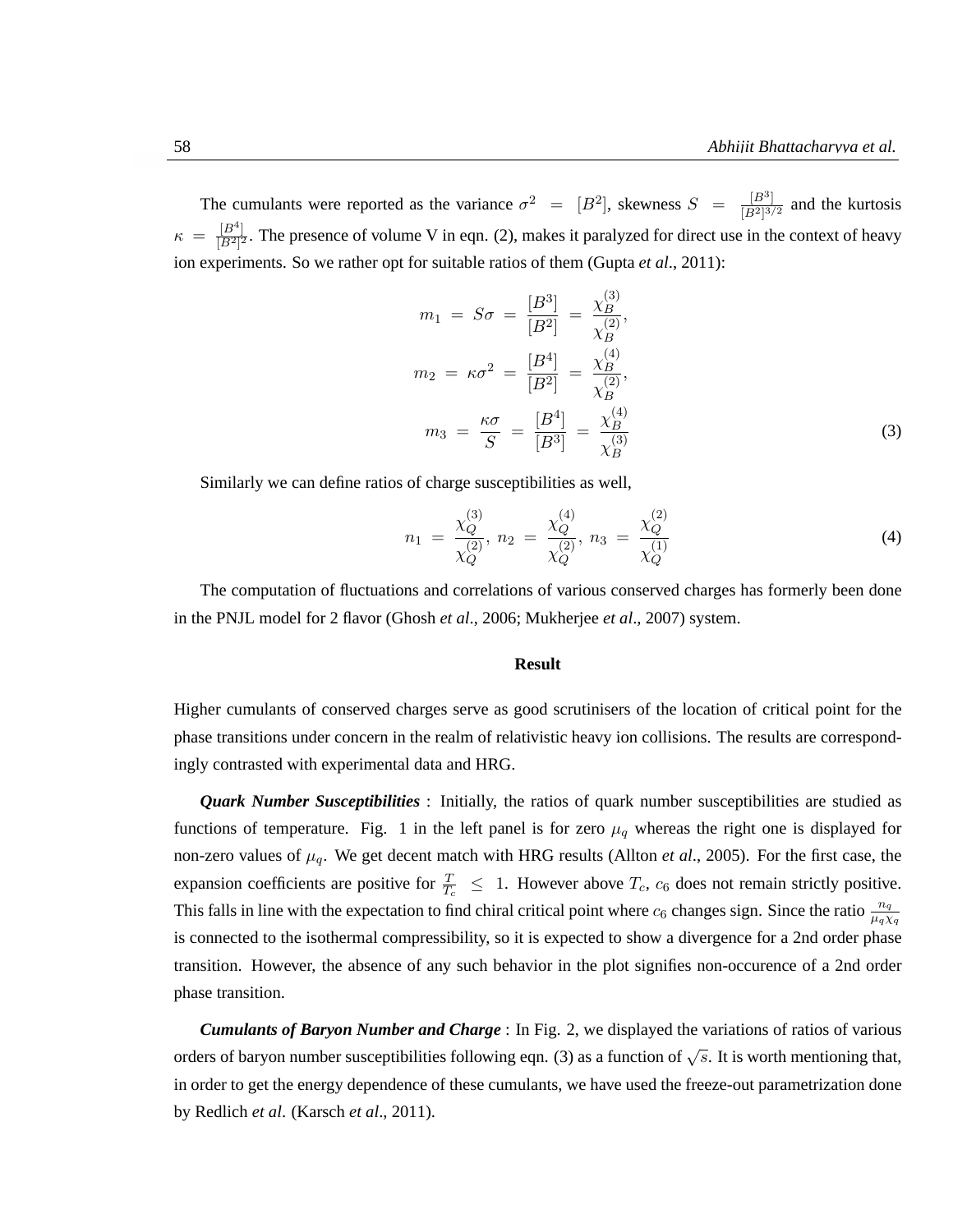

Fig. 1: Ratios of quark number susceptibilities at 0  $\mu_q$  with  $T/T_c$  considering 2 flavor



Fig. 2: Ratios of quark number susceptibilities at 0  $\mu_q$  with  $T/T_c$  considering 2 flavor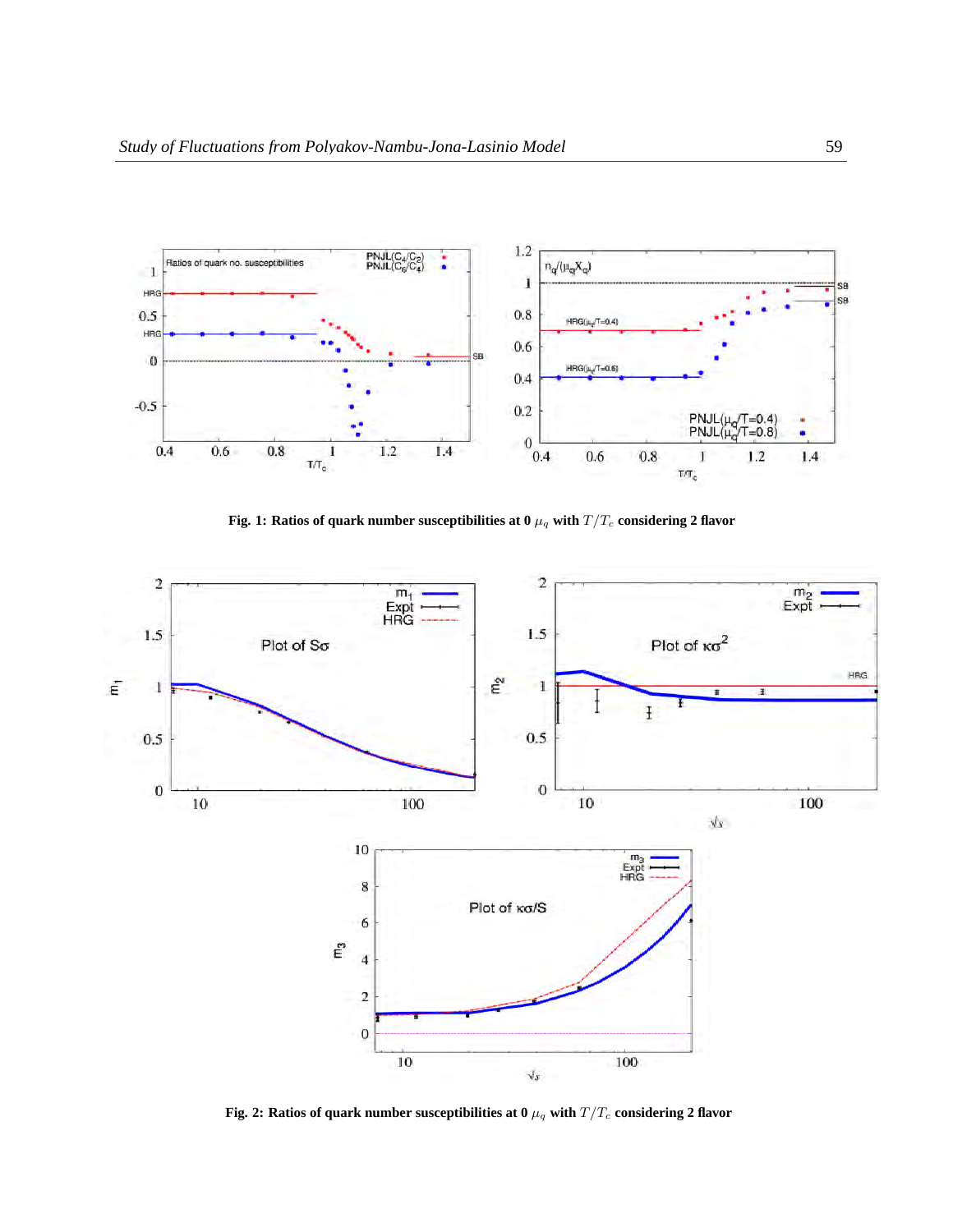As we observe here, with increase of energy  $m_1$  is found to decrease  $\& m_3$  increase whereas  $m_2$  has a flatter dependence on energy. This meets the general expectations quite well. It is as well plausible to pinpoint value of the crossover temperature  $T_c$  with unambiguous measurements of  $m_1 \& m_3$  at highest energies. The skewness and kurtosis are both anticipated to be positive when away from critical point, a fact well observed in our case. We have contrasted our results with that of RHIC data for  $0\%$ -5% Au+Au collisions (Adamczyk *et al*., 2014) alongside HRG (Karsch *et al*., 2011) results as well. Similarly, ratios of charge susceptibilities are plotted in Fig. 3 alongside HRG data (Karsch *et al*., 2011). This supposedly depending on susceptibilities and correlation length could be striking tools in the search of a possible critical point. Because of the uncertainties in size of the system produced in high-energy experiments, suitable ratios of susceptibilities are considered. However it is to be remembered that since freeze-out happens only in hadronic stage, the behavior of such ratios analysed here under different experimental conditions refer to hadronic sector and the system is in complete thermodynamic equilibrium.



**Fig. 3: Ratios of charge susceptibilities**

# **Acknowledgement**

This work is funded by CSIR, UGC (DRS & UPE) and DST.

## **References**

- 1. Adamczyk L *et al*., (STAR Collaboration) (2014) Energy Dependence of Moments of Net-Proton Multiplicity Distributions at RHIC, *Phys Rev Lett* **112** 032302
- 2. Allton CR, Dring M, Ejiri S, Hands SJ, Kaczmarek O, Karsch F, Laermann E and Redlich K Thermodynamics of two flavor QCD to sixth order in quark chemical potential, *Phys Rev* **D71** 054508
- 3. Bhattacharyya A, Deb P, Ghosh SK and Ray R (2010) Investigation of the phase diagram and bulk thermodynamic properties using the PolyakovNambuJona-Lasinio model with eight-quark interactions, *Phys Rev* **D82** 014021